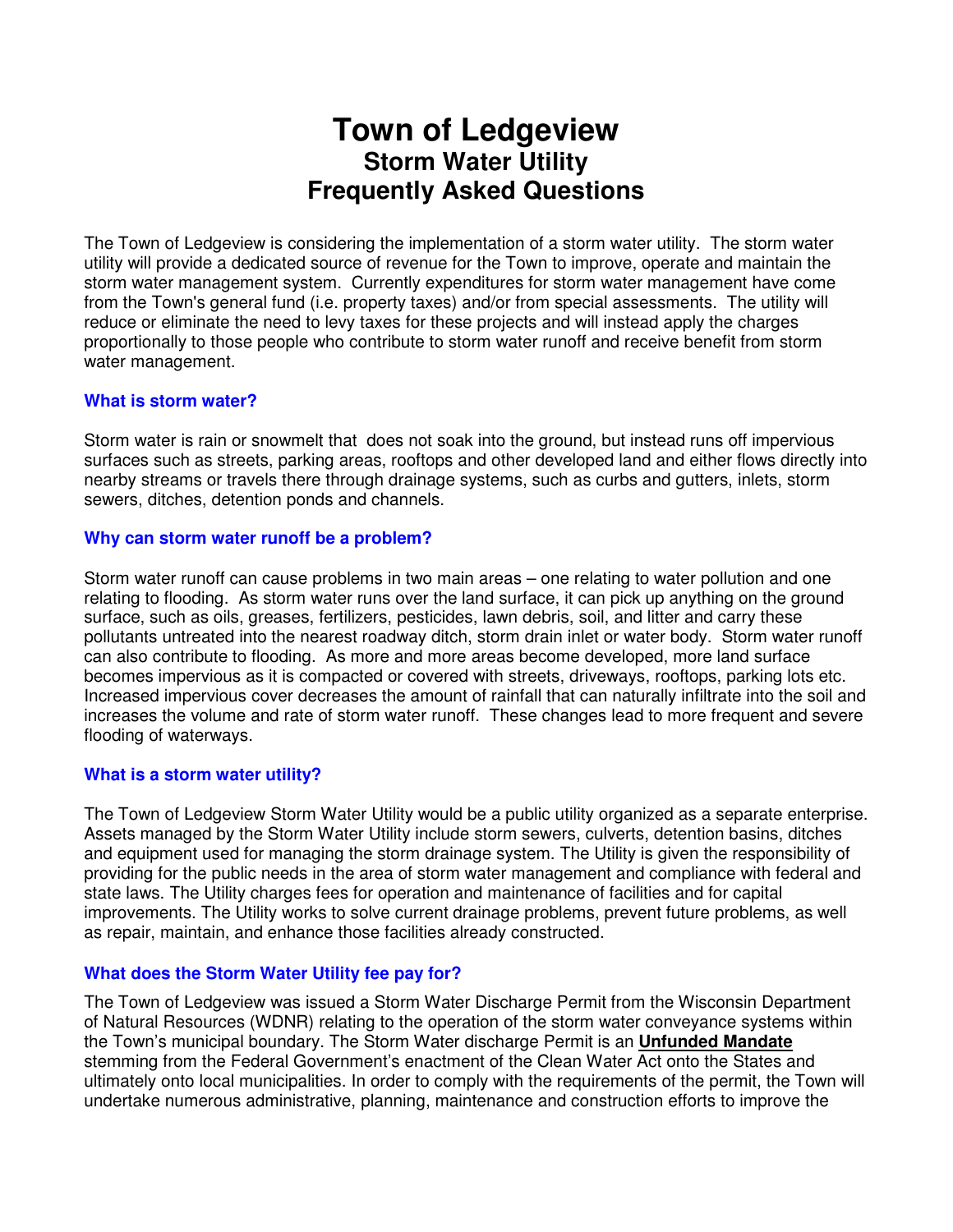Town's storm water drainage systems and storm water quality management programs. The Storm Water Utility will finance these additional costs for the Town.

## **How much will this cost me?**

The storm water fee per household in the Town of Ledgeview is estimated to be \$3.33 per month, or approximately \$40.00 per year. The average household storm water utility charge in Wisconsin is \$47.26 annually. If implemented, the storm water fee would appear on your next tax bill as a separate fee.

# **How are the Storm Water Utility fees determined?**

The fee structure for the Utility is based on the Equivalent Runoff Unit (ERU) method. An ERU is the average amount of horizontal impervious (non-water absorbing) area per single family property within the Town. One (1) ERU is defined as 5,800 square feet of impervious surface. With this method all single family residential properties are charged a uniform fee of 1 ERU. The actual amounts of impervious surfaces are then calculated for all non-residential properties and the appropriate number of ERU's is charged accordingly. If any residence has farming activities, then it is considered nonresidential and the fee is calculated accordingly.

## **Why do residents have to pay this fee?**

All properties within the Town contribute storm water to the Town's drainage system. Runoff must be safely transported by the Town's drainage system to prevent flooding of structures and roads. The Town's Storm Water Utility District revenue will also be used to fund the administration, planning and maintenance of the Town's storm water drainage systems and management programs to reduce urban pollution in storm water runoff. This applies to all properties in the Town – including the Town owned properties and other non-taxable properties such as churches and schools.

### **How can I reduce my monthly fees?**

Non-residential property owners who install and maintain storm water management devices (such as detention ponds) that reduce the Town's cost providing storm water service may apply for a reduced rate for managing their own storm water. However even if a property were to generate no runoff, there would still be a reduced fee applied to the property for the costs associated with maintaining public roads and public properties that also generate storm water runoff.

### **What surfaces are considered to be impervious?**

Impervious surfaces are considered to be solid, covered or compacted surfaces that prevent rainfall from infiltrating back into the ground, thus leading the rainfall to run off these surfaces in greater quantities, at higher velocities with an increased pollutant loading. Examples of impervious surfaces include, but are not limited to: driveways, rooftops, patios, porches, sidewalks, parking lots, loading docks, compacted gravel, athletic courts and private roads. In general, commercial, industrial and institutional properties that have larger buildings, larger parking lots, etc., will equate to multiple ERU's and have larger fees.

### **How was the impervious area for each property determined?**

The impervious area for each property was calculated using the Brown County 2005 aerial photograph of the Town. To further capture any new development that was not shown in the year 2005 aerial, all building permits were obtained and reviewed from the years 2005 through 2010.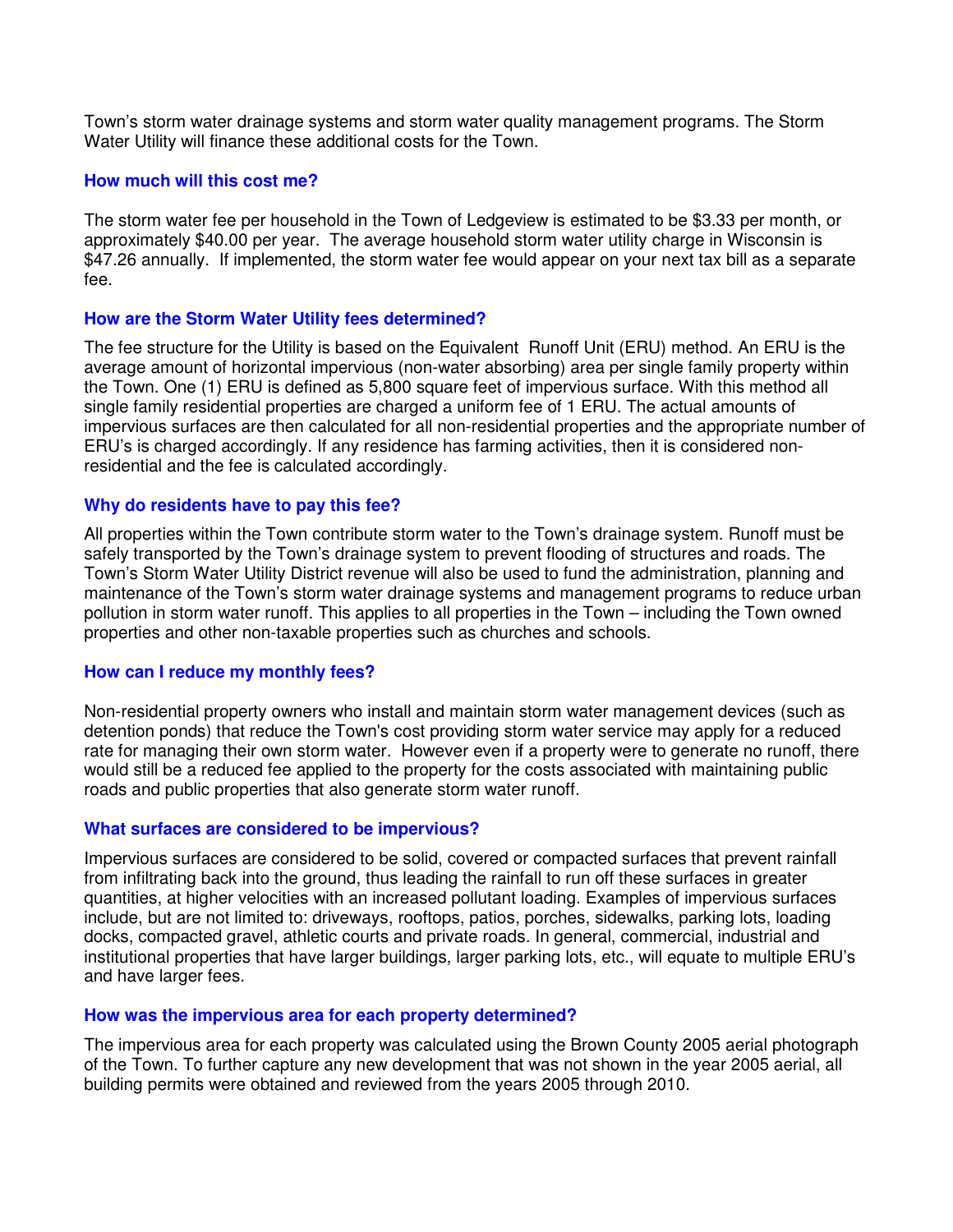## **Why is my gravel driveway considered impervious surface?**

Gravel and compacted clay driveways do not allow rain to soak into the ground at the same rate as in undeveloped areas. They also contribute particulates the runoff which does occur.

## **Is the Town charging us for rain?**

While the Storm water Utility is in place to manage the pollution carried by storm water runoff, the fee is in no way related to the amount of rain that falls. The fee is in place to fund the ongoing maintenance and capital improvements to the entire public storm drainage infrastructure, as well as other water quality improvements and flood hazard mitigation programs.

## **Isn't this just another tax?**

No, the fee is similar to the routine water and sewer fees currently paid by all contributing customers. This fee, by incorporating tax-exempt properties, actually reduces the overall cost to taxpayers. The storm water fee is based on the percentage of impervious area on a parcel and applies to both taxable and non-taxable properties.

### **Don't my taxes pay for stormwater management already?**

Stormwater management is currently paid from the Town's general fund (i.e. property taxes). Stormwater management activities will cease to be funded by the general fund and will be entirely funded by the stormwater utility.

### **How will fees be spent?**

It is estimated that the Town will need to spend between \$120,000 and \$150,000 per year to adequately fund stormwater management. The fee will cover construction and maintenance of the stormwater conveyance system (curbs, gutters, ditches, pipes, etc.), stormwater pollution prevention activities (street sweeping, educational programs for regulatory compliance, etc.), staff, equipment, and management of the utility.

### **Are there any properties exempt from the fee?**

Yes. Public road and railroad rights-of-way are considered part of the stormwater conveyance system, and will be exempt from the stormwater utility fee.

### **Is this Storm Water Utility fee going to eventually go away?**

It is not anticipated that this fee will be eliminated in the near future, as the DNR requirement for water quality will be getting even more stringent. However, the fees may vary from year to year based on the Town's Storm Water Utility Budget and the actual amount of water quality projects that need to be performed.

### **How does the Storm Water Utility benefit the residents?**

When storm water flows across driveways, parking lots, lawns and streets, it can pick up pollutants such as oil that leaks from vehicles, tire and brake lining wear, pesticides on lawns, leaves, etc. The storm water utility fees will pay for practices to help improve water quality and reduce flooding. A storm